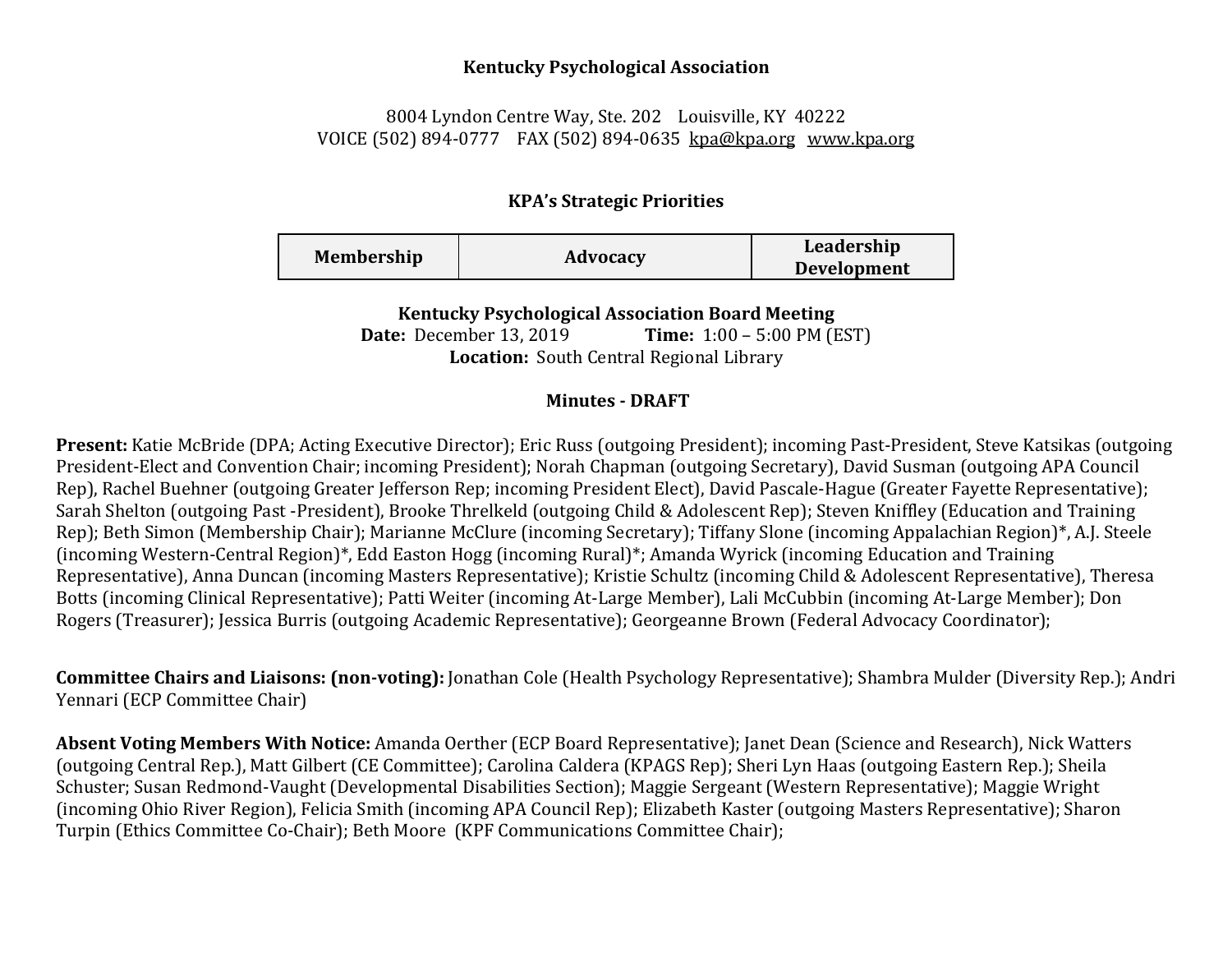# Absent Voting Members Without Notice:

Central Office: Sarah Burris (Office Manager)

## Vacant Board Positions: N/A

| <b>TOPIC</b>                                                            | <b>DESCRIPTION</b>                                                                                                                                                                                                                                                                                                                                                                                                                                                                                                                                                                                                   | <b>CONCLUSION</b>                                                                                       |
|-------------------------------------------------------------------------|----------------------------------------------------------------------------------------------------------------------------------------------------------------------------------------------------------------------------------------------------------------------------------------------------------------------------------------------------------------------------------------------------------------------------------------------------------------------------------------------------------------------------------------------------------------------------------------------------------------------|---------------------------------------------------------------------------------------------------------|
| <b>Call to Order and</b><br>Roll Call/<br>President's<br><b>Remarks</b> | Russ called the meeting to order at 1:12pm (EST).                                                                                                                                                                                                                                                                                                                                                                                                                                                                                                                                                                    | No motion was made.                                                                                     |
| <b>Approval of Minutes</b><br>from 9-13-2019                            | Minutes were distributed prior to the meeting. No discussion or corrections<br>were requested.                                                                                                                                                                                                                                                                                                                                                                                                                                                                                                                       | Susman made motion to approve<br>the minutes. Motion passed<br>unanimously.                             |
| <b>Third Quarter 2019</b><br><b>Financial Report</b>                    | Rogers reviewed the third quarter financial report. Shared was the positive<br>overview of the financial health of both KPA and KPF. Noted concern was<br>around losing the reliability of CE revenue each year given attendance and<br>also changes in KBEP requirements for how continuing education will be<br>accessed (i.e., in person vs. web-based). Rogers and Russ reflected that the<br>organization as a whole will be finishing the year with a positive balance<br>sheet, which is noteworthy given the number of financial changes that have<br>occurred in the past year.                             | Pascale-Hague made motion to<br>approve third quarter financial<br>report. Motion passed<br>unanimously |
| <b>DPA Report</b>                                                       | Report was circulated prior to the meeting. No discussion or corrections.                                                                                                                                                                                                                                                                                                                                                                                                                                                                                                                                            | No motion was made.                                                                                     |
| <b>Executive Director</b><br>Report                                     | Report was circulated prior to the meeting. McBride shared highlights of<br>KPA and KPF. Discussed were CE attendance concerns as well as providing<br>updates on Willner's leave of absence. Shared that membership has<br>remained stable overall with even a slight increase as a whole. Other<br>updates will be shared as individual reports and action/discussion items are<br>reviewed. McBride also shared legislative activity and proposed priorities<br>for the coming year. Discussed KPF overview of initiatives and needs for<br>board members. Spring Academic Conference will be held in March 2020. | No motion was made.                                                                                     |
| <b>APA Council Report</b>                                               | Report was circulated prior to the meeting.                                                                                                                                                                                                                                                                                                                                                                                                                                                                                                                                                                          | No motion was made.                                                                                     |
| <b>Convention Report</b>                                                | Report was circulated prior to the meeting.                                                                                                                                                                                                                                                                                                                                                                                                                                                                                                                                                                          | No motion was made.                                                                                     |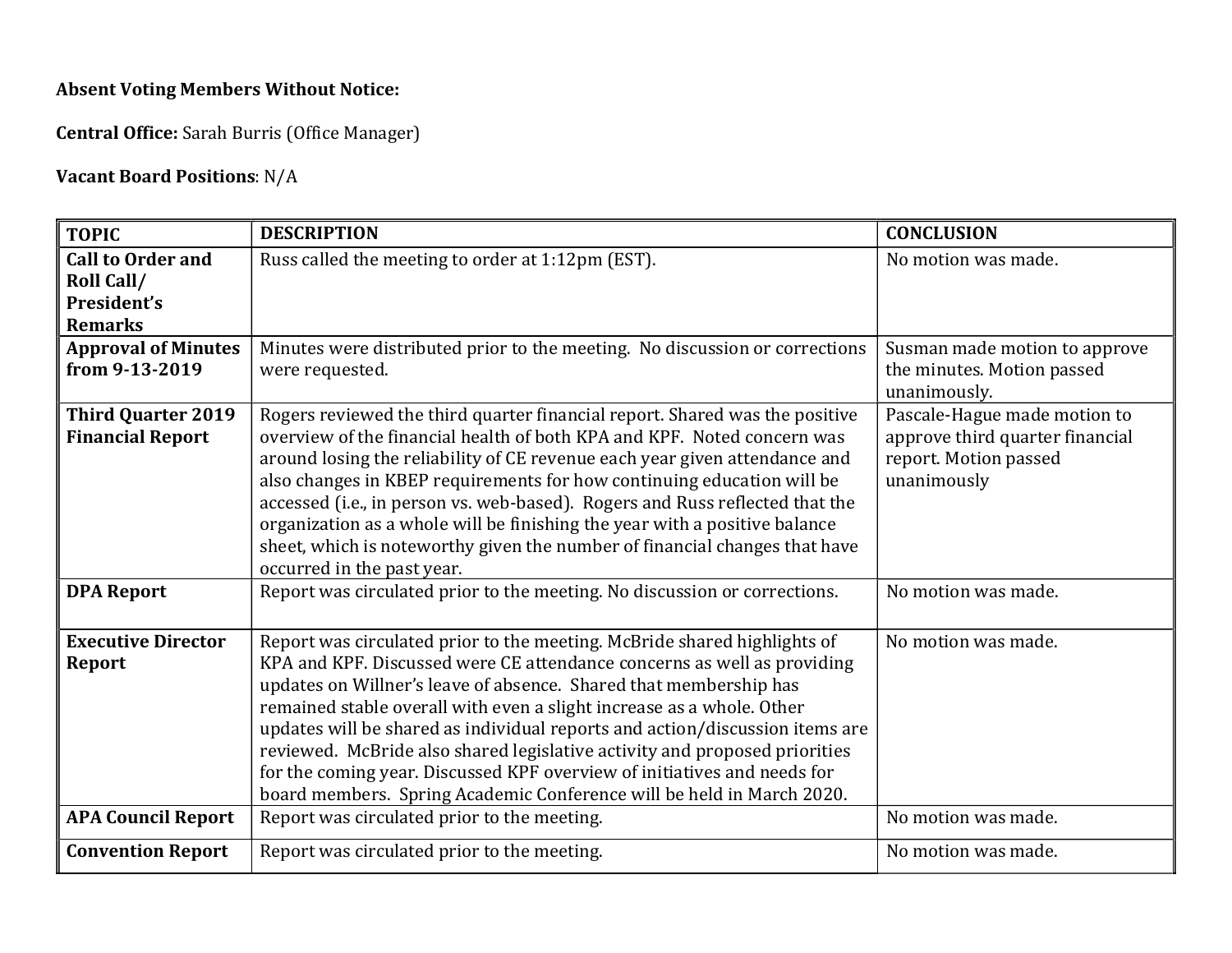| <b>Membership Report</b>                                             | Report was circulated prior to the meeting. No further discussion was held.                                                                                                                                                                                                                                                                                                                                                                                                                                                                                                         | No motion was made.                                                                                                                                                                           |
|----------------------------------------------------------------------|-------------------------------------------------------------------------------------------------------------------------------------------------------------------------------------------------------------------------------------------------------------------------------------------------------------------------------------------------------------------------------------------------------------------------------------------------------------------------------------------------------------------------------------------------------------------------------------|-----------------------------------------------------------------------------------------------------------------------------------------------------------------------------------------------|
| <b>Board</b><br><b>Member/Committee</b><br><b>Chair Reports</b>      | Report was circulated prior to the meeting. No further discussion was held.                                                                                                                                                                                                                                                                                                                                                                                                                                                                                                         | No motion was made.                                                                                                                                                                           |
| <b>Capital Campaign</b><br><b>Report</b>                             | Report was circulated prior to the meeting. No further discussion was held.                                                                                                                                                                                                                                                                                                                                                                                                                                                                                                         | No motion was made.                                                                                                                                                                           |
| <b>ACTION ITEM: 2020</b><br><b>Budget Approval</b>                   | Discussed alongside the Third Quarter Financial Report was the 2020<br>Budget allocation. Budget items for 2020, particularly differences between<br>conventions in Lexington vs. Louisville, were noted. No concerns were noted<br>with the budget as proposed.                                                                                                                                                                                                                                                                                                                    | Katiskas made motion to approve<br>the 2020 Budget. Motion passed<br>unanimously.                                                                                                             |
| <b>ACTION ITEM:</b><br><b>KPA Legislative</b><br><b>Priorities</b>   | Russ and Brown presented the KPA Legislative Priorities as well as educated<br>new board members about the importance of them as aligned with the<br>Strategic Plan. Brown shared an overview of the specific priorities put<br>forward, including PsyPACT, Eating Disorder Council, the School Safety bill,<br>as well as Red Flag Laws. Discussed by McBride, Russ, and Brown were<br>KPA/KPF efforts to remain aware and updated about bills being put forward<br>in the legislative season 2020. Brown encouraged all board members to<br>attend Psychology Day at the Capital. | Shelton made motion to approve<br>the KPA Legislative Priorities.<br>Motion passed unanimously.                                                                                               |
| <b>ACTION ITEM:</b><br><b>Approval of</b><br><b>Committee Chairs</b> | Discussion was deferred.                                                                                                                                                                                                                                                                                                                                                                                                                                                                                                                                                            | No motion was made.                                                                                                                                                                           |
| <b>ACTION ITEM:</b><br><b>Strategic Plan</b><br><b>Update</b>        | Discussion was deferred.                                                                                                                                                                                                                                                                                                                                                                                                                                                                                                                                                            | No motion was made.                                                                                                                                                                           |
| <b>DISCUSSION ITEM:</b><br><b>KPA Staff Update</b>                   | [Executive Session]                                                                                                                                                                                                                                                                                                                                                                                                                                                                                                                                                                 | Katsikas made motion to go into<br>executive session at 2:25pm.<br>Motion passed unanimously.<br>Katsikas made motion to end an<br>executive session at 3:00pm.<br>Motion passed unanimously. |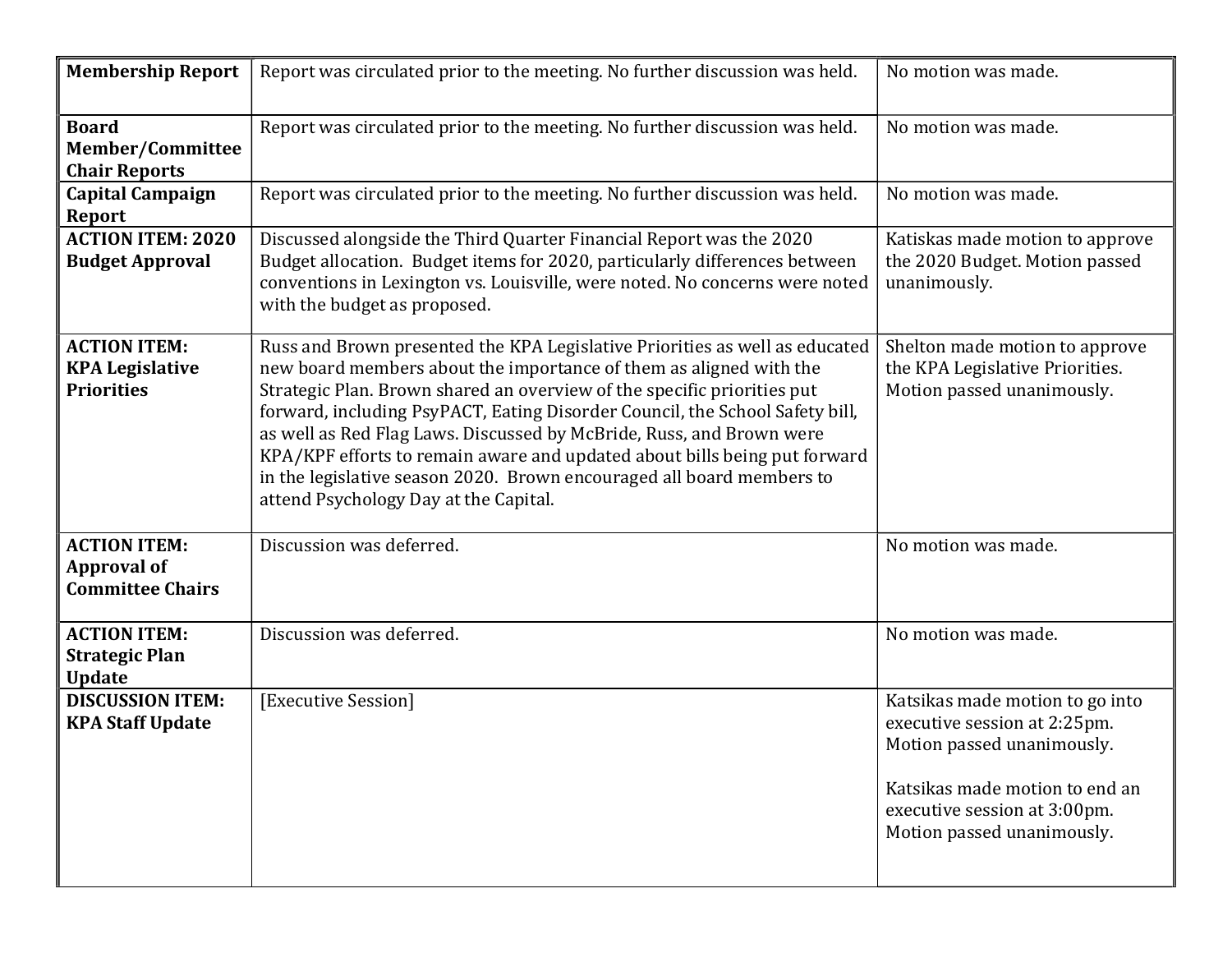| <b>DISCUSSION ITEM:</b><br><b>KPA Convention</b><br><b>Overview</b>           | Burress and McBride shared updates on the budget and income for<br>Convention, namely that the registration by far exceeded expectations.<br>Composition of the participants at the convention was discussed across<br>students, members and non-members, as well as types of members in<br>attendance. Burress and McBride will be working with the hotel to rectify<br>any site concerns noted. Silent Auction outcomes were noted as being close<br>to meeting budget, within \$300-400. The KPA Eat and Greet as rebranded<br>from the ECP Reception was successful and was recommended to continue. | No motion was made. |
|-------------------------------------------------------------------------------|----------------------------------------------------------------------------------------------------------------------------------------------------------------------------------------------------------------------------------------------------------------------------------------------------------------------------------------------------------------------------------------------------------------------------------------------------------------------------------------------------------------------------------------------------------------------------------------------------------|---------------------|
| <b>DISCUSSION ITEM:</b><br><b>Finance Committee</b><br><b>Report</b>          | Rogers reported there was a Finance Report Committee meeting held in the<br>past quarter. He denied any concerns noted in the finance report as assessed<br>by the committee.                                                                                                                                                                                                                                                                                                                                                                                                                            | No motion was made. |
| <b>DISCUSSION ITEM:</b><br><b>End of the Year</b><br><b>Financial Status</b>  | Discussed financial wellbeing through course of budget projections and<br>third quarter were covered in other areas of the agenda.                                                                                                                                                                                                                                                                                                                                                                                                                                                                       | No motion was made. |
| <b>DISCUSSION ITEM:</b><br><b>PAC Update</b>                                  | Shelton shared that the PAC committee will send notification to members<br>who have not contributed. Notifications will be provided to board members<br>on when they paid and how much was contributed for ease of tracking.                                                                                                                                                                                                                                                                                                                                                                             | No motion was made. |
| <b>DISCUSSION ITEM:</b><br><b>KBEP Update</b>                                 | McBride shared updates on KBEP moving office spaces as well as election<br>results. Reviewed was composition of the board and open seats. Katsikas<br>encouraged outgoing board members to consider running for open seats in<br>KBEP. Jean Deters will be the incoming chair of KBEP. Russ communicated<br>updates about the EPPP2.                                                                                                                                                                                                                                                                     | No motion was made. |
| <b>DISCUSSION ITEM:</b><br><b>Committee Chairs</b><br><b>Needed</b>           | Russ and McBride shared that Shambra Mulder will be supporting<br>Psychology Day. Martha Wetter and Alyssa Briggs will be Convention Co-<br>Chairs in Lexington for 2020.                                                                                                                                                                                                                                                                                                                                                                                                                                | No motion was made. |
| <b>DISCUSSION ITEM:</b><br><b>Spring Academic</b><br><b>Conference Update</b> | Kniffley shared updates on the Spring Academic Conference planning. The<br>conference will occur on March 28th at Bellarmine University. The theme<br>will focus on enhancing the experience of the undergraduate and graduate<br>students as well engage them in the process.                                                                                                                                                                                                                                                                                                                           | No motion was made. |
| <b>DISCUSSION ITEM:</b><br><b>ECP Committee</b><br><b>Update</b>              | Yennari shared updates from the Early Career Psychology Committee<br>particularly from Convention. She also shared that several KPA early career<br>psychologists have been involved with APA, even receiving early career<br>achievement awards.                                                                                                                                                                                                                                                                                                                                                        | No motion was made. |